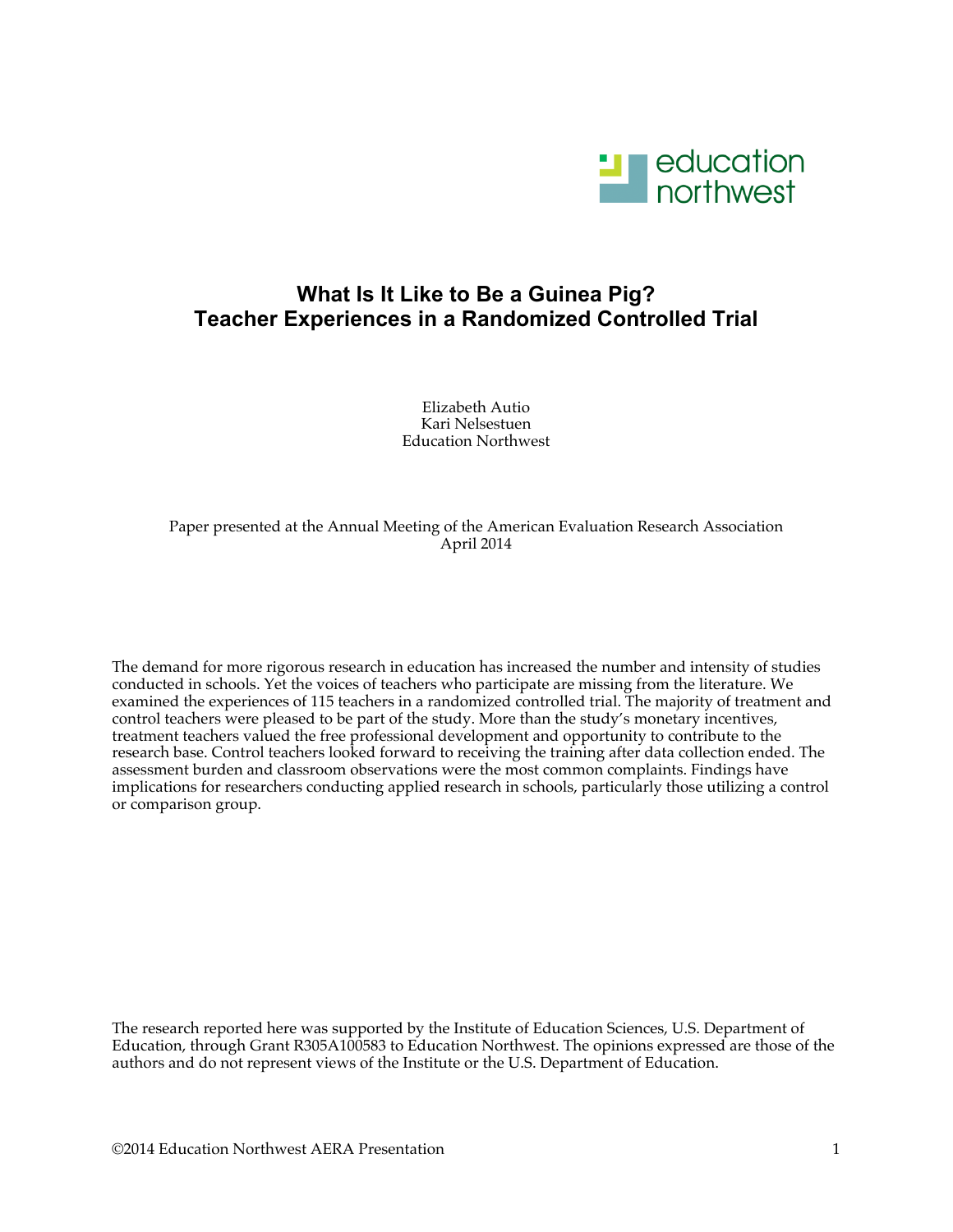This paper describes the experiences of teachers who participated in an Institute for Education Sciencesfunded randomized controlled trial (IES grant #R305A100583). Teachers were asked to describe what was positive and negative about their participation, and their levels of satisfaction with study participation after two years of participation. These questions were intended to illuminate the reasons why teachers decide to participate in and engage with a study, why they remain in it, as well as factors that were challenging and might dissuade their engagement.

# **Perspectives**

In the past 15 years, the demand for rigorous research in education has increased substantially. Educators are increasingly asked to consult research evidence when purchasing new curricula, making decisions about professional development, and adopting specific instructional strategies in the classroom. Resources such as the What Works Clearinghouse are designed to provide educators with easily accessible, digestible information that summarizes what we know about effective programs and practice.

For these reasons, discussion around rigorous studies tends to (appropriately) focus on the merits of the methodology and the results. At the same time, it is important to remember that these studies are conducted in real life settings with real people. Recruitment and retention of these individuals is critical to the success of any study. It is particularly salient for randomized controlled trials (RCTs), the "gold standard" of research designs, in which participants must acquiesce to random assignment. Attrition by unhappy participants from an RCT can potentially undermine the validity of the results and prevent a study from meeting WWC standards.

What is the experience of educators involved in experimental and other types of studies? Their voices are missing from the literature. Existing literature focuses on participant recruitment (Harrington et al., 1997; Befort et al., 2008; Ji et al., 2008) and, in the public health field, the impact of study incentives (for example, Guyll et al., 2003). However, nothing has been published regarding how teachers experience their participation as subjects in a study, and in an RCT in particular. We address this gap by using the opportunity of a four-year RCT to collect data on teachers' perspectives about their participation. Specifically, we ask about the experiences of educators who participate as subjects in studies: what they enjoyed or did not enjoy about the research process, their concerns and frustrations, and the perceived value of participation. Such feedback can inform recruitment, data collection, and retention activities for other education studies.

### **Methods**

The data used for this study are part of a large RCT examining the efficacy of Project GLAD (Guided Language Acquisition Design) in fifth-grade classrooms of 30 Idaho schools. Project GLAD is a K–12 instructional model consisting of 35 strategies designed for teachers who have a significant number of English learners (ELs) in their mainstream classrooms (Brechtel, 2001). It is one of a handful of programs referred to as "sheltered instruction" that have become increasingly popular methods of addressing the needs of such classrooms in recent years.

Thirty Idaho schools and 115 fifth-grade teachers participated in the study over the 2011–2012 and 2012– 2013 school years. Schools were randomly assigned to one of two conditions: 15 to treatment, in which they received seven days of Project GLAD professional development and six follow-up coaching sessions, and 15 to control, in which they engaged in business as usual. Project GLAD professional development was provided to teachers in the control condition in 2013–2014, a delayed treatment design.

Data collection in both treatment and control classrooms included administration of one student assessment in the fall and three in the spring of each year (reading, writing, and science). These assessments were given by participating teachers to their students in addition to others mandated by the district or state. Second, both groups were observed by researchers five times over two years. Third, teachers were asked to complete surveys (once a month for teachers in the treatment condition and once a year for teachers in the control condition). Finally, treatment teachers were also interviewed four times over two years.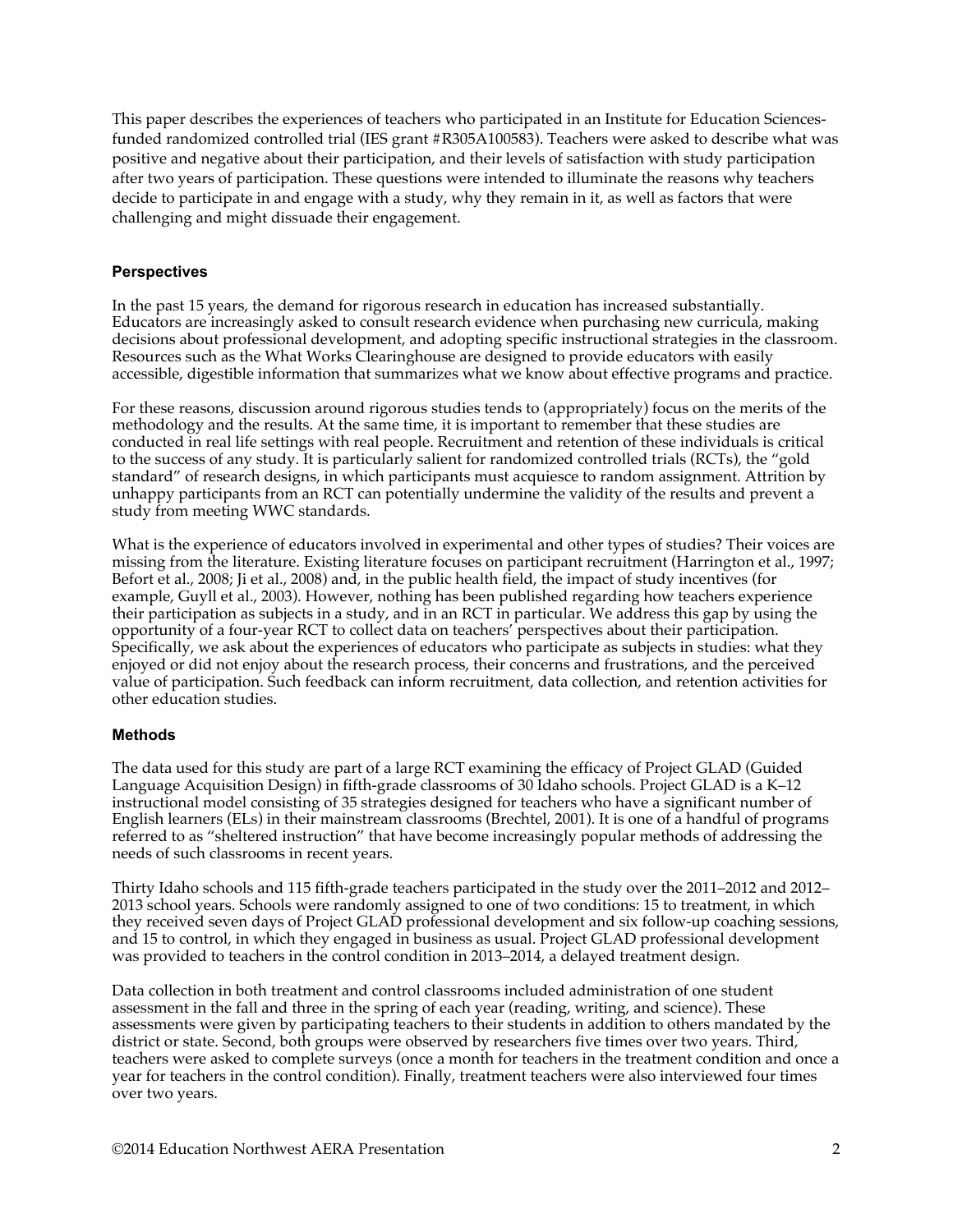In exchange for data collection, we provided several incentives. Teachers received a cash card for every survey they completed (\$30 for monthly treatment condition surveys or \$60 for the annual control condition survey). Teachers also received up to \$300 in credit at amazon.com per year for classroom materials and supplies to thank them for the time it took to administer the student assessments. Teachers also experienced non-monetary benefits, such as the opportunity to receive continuing education credits for participating in Project GLAD professional development. At the school level, we provided a \$1,000 stipend per year upon successful completion of all of the study activities. Finally, the study paid for all Project GLAD training, as well as substitutes to cover teachers' time out of the classroom.

During the two years of the study, we had low levels of attrition, losing only one school due to teacher turnover and a handful of teachers (18) to moves, retirement, or grade-level changes.

### **Data Sources**

**Surveys** were conducted once a month with teachers in the treatment condition and once annually with teachers in the control condition, over a period of two years. The treatment survey was administered online via surveygizmo, while the control survey was administered via paper and pen in Year 1 and online in Year 2. The majority of survey items asked about specific instructional practices. For the purposes of this investigation, we added two questions. First, we asked teachers in both conditions the degree to which they agreed with the statement "I am pleased that my school is part of the Project GLAD study" on a Likert-type scale. Second, we asked teachers in the control condition "What have you liked and disliked about being part of this study?" This question was asked in an open response format. Response rates were  $98\%$  for the treatment and  $100\%$  for the control survey.

**Interviews** were conducted in person with teachers in the treatment condition at four points: twice in Year 1 and twice in Year 2. These interviews included questions related to their experience in the research study, specifically we asked: "How do you feel about being part of the research study? What do you like about it? What don't you like about it?" and "What has it been like to be part of a research study?"

**Video footage** of three teachers who were part of the treatment group was gathered at the conclusion of the second year of professional development. This video includes footage of teachers using the Project GLAD instructional strategies, as well as participating in an informal interview designed to capture teacher voice regarding the intervention as well as experience in the study. The video includes responses to the question, "What was it like to be in a research study?"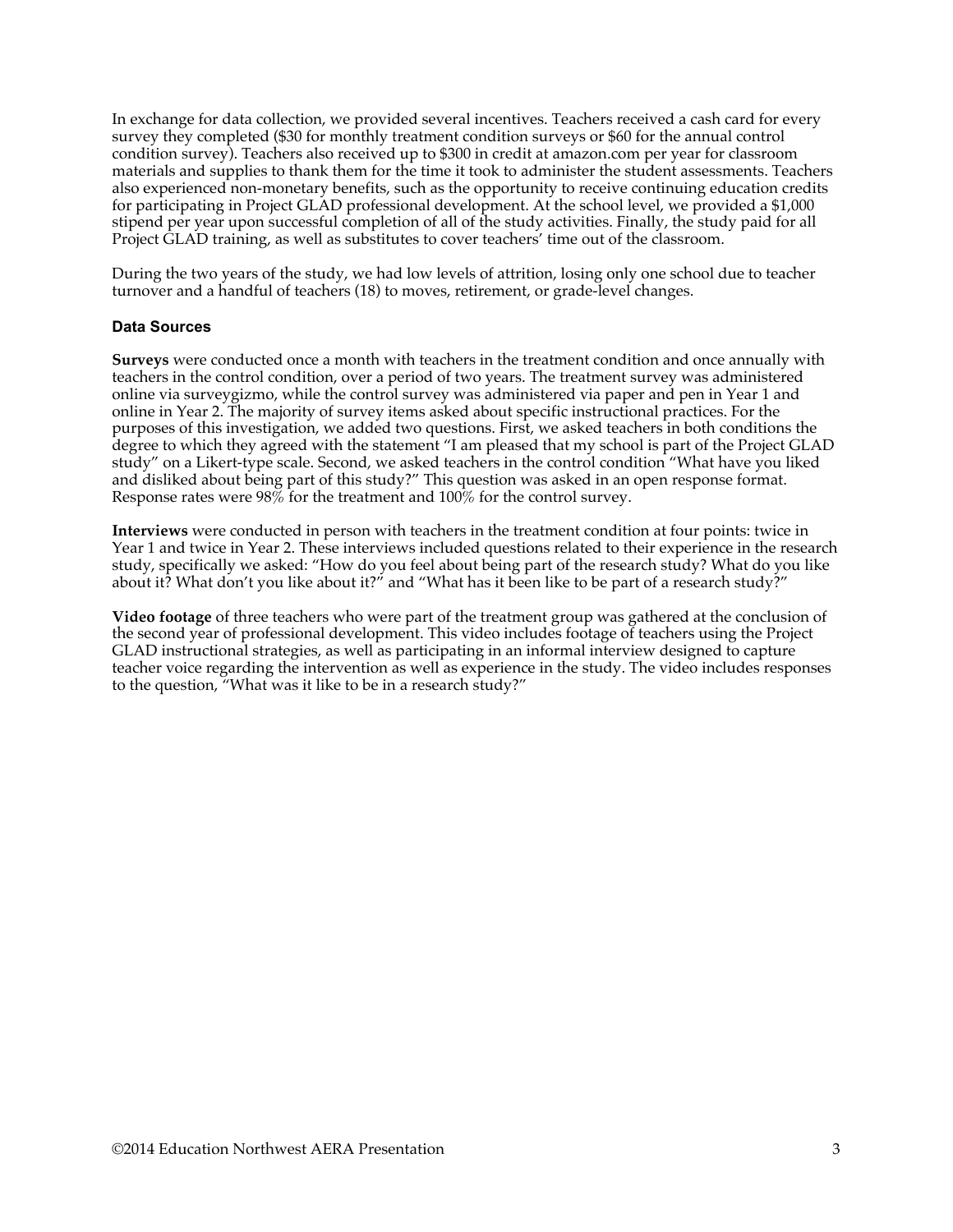#### **Results and/or Conclusions**

In both the treatment and control groups, the majority of teachers were positive about their participation: 90% of treatment and 70% of control teachers said they were pleased that their school was part of the study (Table 1). However, treatment and control teachers had different reasons for their satisfaction.

First, treatment teachers voiced favorable experiences with the professional development and coaching provided; they appreciated the training and opportunity to learn new strategies. They also had very positive impressions of the intervention itself (Table 1). For control teachers, anticipating the training was the most frequently mentioned "like" about participation at the end of the second year.

Second, almost half of treatment teachers thought the overall experience of being in a study was positive. They used words like "enjoyable," "exciting," and "cutting edge" to describe why they were pleased to be part of the study. Some also mentioned that they liked being part of a study that would benefit education. In contrast, very few control teachers described similar perceptions.

Third, many treatment teachers said that they appreciated the way the study had increased their accountability for implementing the program. For example, the monthly surveys served as a reminder of what Project GLAD strategies they should consider trying in their classroom. Since control teachers were not yet trained, none of them mentioned this as a reason.

Finally, a small number of both treatment and control teachers specifically mentioned the incentives, which totaled hundreds of dollars over the two years, as a reason they enjoyed study participation.

For both treatment and control teachers, the primary complaint was the assessment burden. Teachers were unhappy with both the amount of assessment (three assessments, including a multiday writing task) and the timing of spring assessments (during other state and district testing windows). A much higher proportion of control teachers than treatment teachers voiced complaints about the assessments.

A second aspect of the study that some teachers found challenging was the classroom observations conducted by researchers. Almost 1 in 5 control teachers said the observations made them "uncomfortable" and that it was frustrating not to know what sort of data researchers were collecting, nor to get any feedback after the observation. Only a small number of treatment teachers shared this sentiment.

Despite the amount of logistics required for participating in the study—administering assessments, completing surveys, attending professional development, listening to webinars, scheduling site visits only one treatment teacher and two control teachers mentioned logistics as a problem.

### **Significance**

Our findings have implications for researchers who are conducting any kind of study for the school setting, and particularly for those employing experimental or quasi-experimental designs in which a control or comparison group does not immediately receive the intervention. By developing a better understanding of teachers' experience as study subjects—their concerns, the perceived value and benefits—we can bolster recruitment and retention efforts. There are also implications for educators as they make decisions about participating in studies; understanding what research conditions other teachers perceived positively and negatively can help them make informed choices about participation.

During the two years of data collection, we believed that the incentives were the critical factor in recruiting teachers, retaining teachers, and securing high response rates. The incentives undoubtedly were a contributing factor, yet they were mentioned by only a handful of participants when asked why they liked being part of the study.

This suggests that participation in research is about more than monetary reward, and that more money will not always mean stronger engagement with the study. While incentives certainly are important to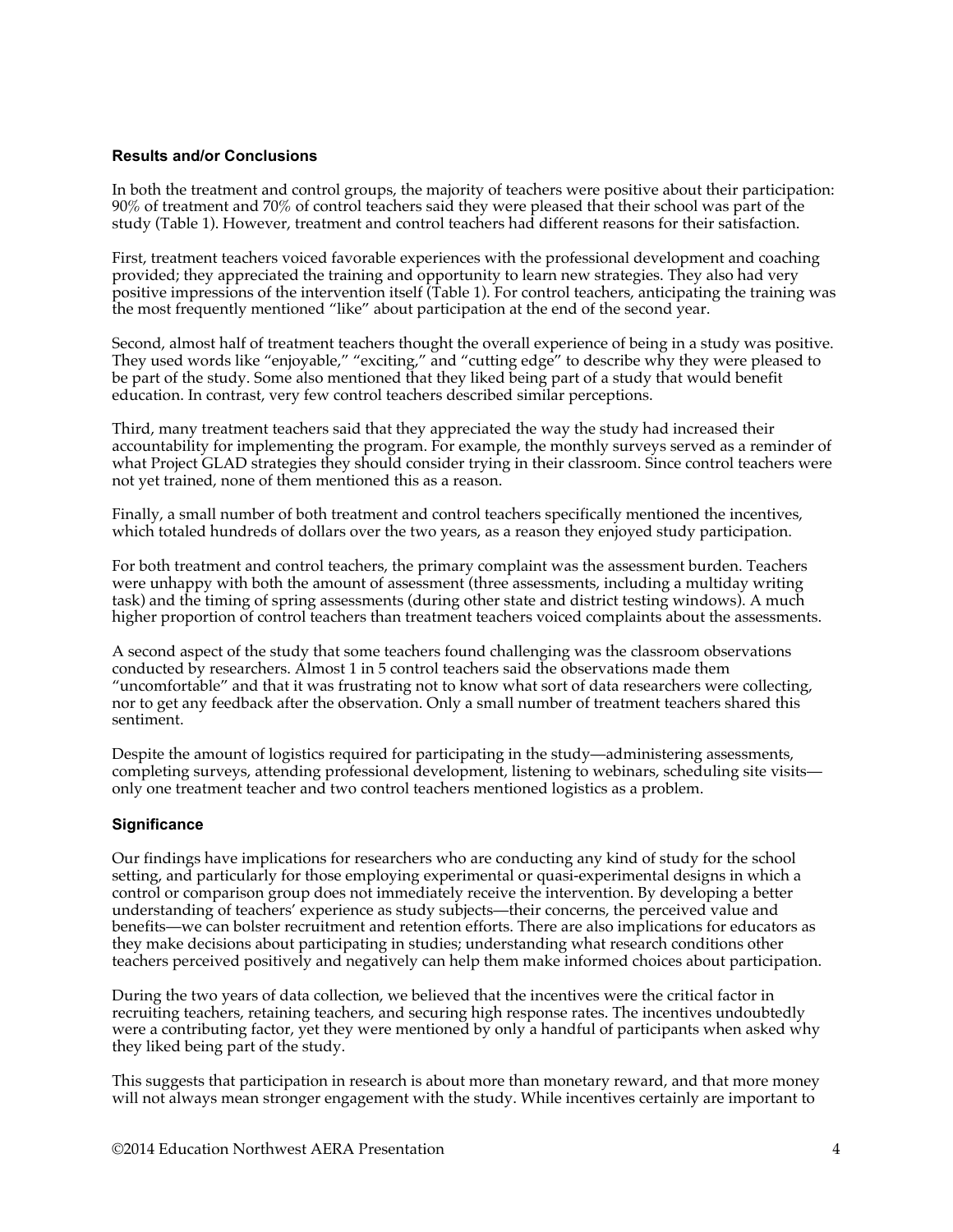demonstrate appreciation for participants' time, we found that teachers' bigger decisions about participation revolved around other factors. Primary were the desire for the intervention, the alignment of the intervention with their needs, and, for the treatment group, their high regard for the professional development and coaching that they received. The treatment group also was motivated by the idea that they were contributing to the research base; that they were on the "cutting edge" and part of something "bigger than themselves."

For the control group, anticipation of receiving Project GLAD professional development in the future was the primary motivating factor. When designing studies that include control or comparison groups, researchers should therefore consider approaches such as delayed treatment designs in which control participants receive the intervention at a later date. If our control group had received incentives but was not eligible to attend professional development down the road, it is possible that fewer schools would have agreed to sign up for the study, that we would have lost participants after randomization, and/or that we would have had higher attrition.

Finally, with the increased national focus on using evidence-based practices in education, it is essential that teachers feel good about not only using research, but being part of research. It is therefore important that teacher participants feel that it was worthwhile, that they were respected, that they were fairly compensated, and that it was a good use of their precious classroom time.

|                                                                                               | Treatment (n=41) | Control (n=50) |
|-----------------------------------------------------------------------------------------------|------------------|----------------|
| I am pleased that my school is part of the Project GLAD study.                                | 90%              | 70%            |
| I would recommend the Project GLAD training to other teachers.                                | 100%             | n/a            |
| I would recommend the Project GLAD demonstration to other<br>teachers.                        | 97%              | n/a            |
| My Project GLAD consultant has really helped me improve my<br>implementation of Project GLAD. | 97%              | n/a            |
| I would recommend Project GLAD to other teachers.                                             | 90%              | n/a            |
| I think Project GLAD is an effective instructional model for all students.                    | 90%              | n/a            |

Table 1

*Teacher Feedback on Study Participation, Year 1*

©2014 Education Northwest AERA Presentation 5